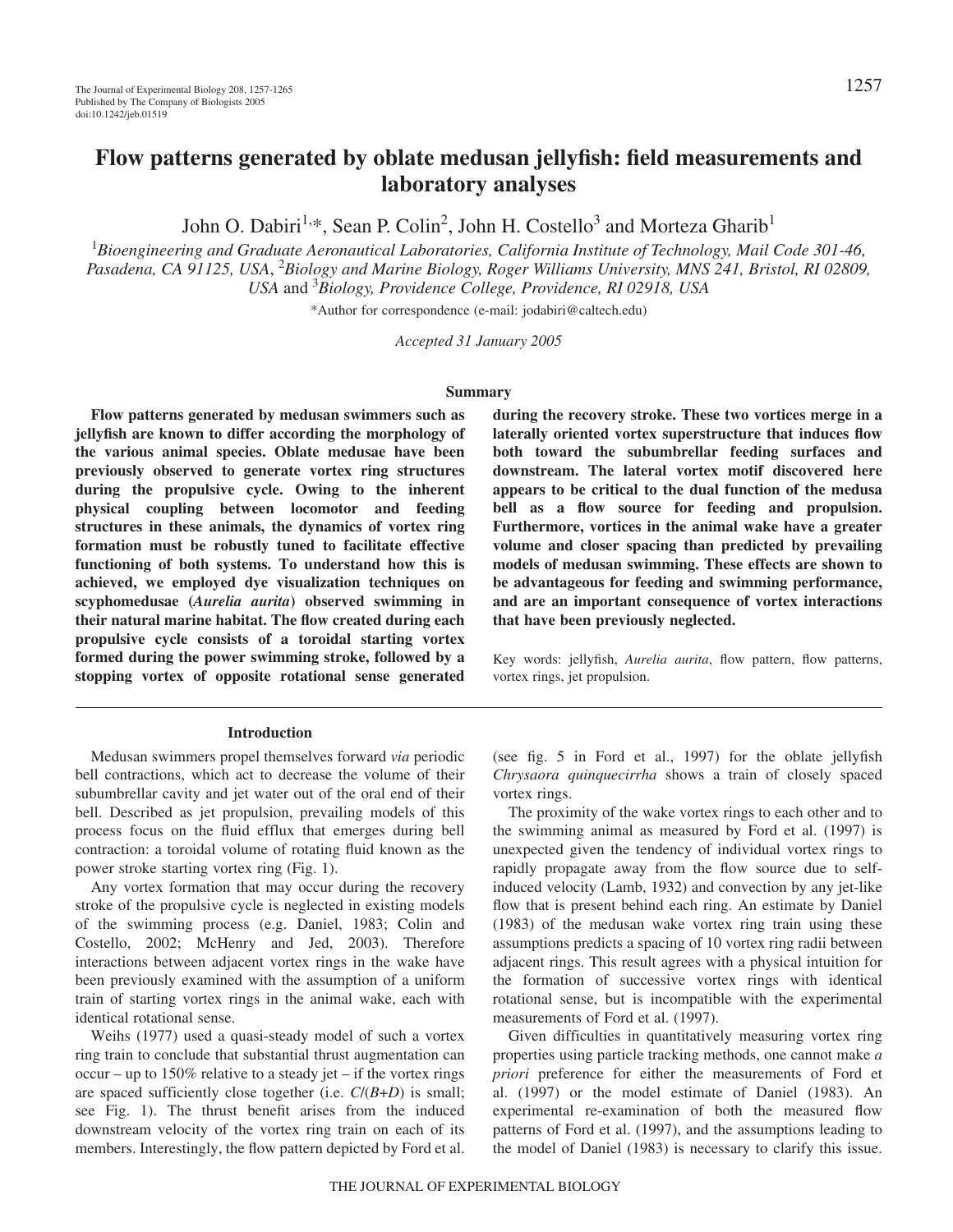# 1258 J. O. Dabiri and others



Fig. 1. Schematic of a jetting medusa with vortex rings in the wake. Vortex rings are shown in cross section. *A*, jet length; *B*, vortex ring core diameter; *C*, vortex ring spacing; *D*, jet diameter.

The importance of this effort is underscored by the heavy reliance on both the model of Daniel (1983) and observations of power stroke vortex ring formation to develop generalized dynamical models of medusan swimming (e.g. Colin and Costello, 2002; McHenry and Jed, 2003).

Of further concern is the fact that existing models of medusan behavior make little association between swimming and the prey capture mechanisms required for feeding. Yet, a clear relationship between swimming and feeding has been documented for a variety of medusae, notably larger oblate forms (Costello and Colin 1994, 1995).

Owing to the inherent physical coupling between the locomotor and feeding structures in medusae, it is important to investigate how the generated flow patterns can efficiently meet the demands of both systems. Fluid motions must be heavily utilized in the process of capturing prey and transporting it to feeding surfaces, while maintaining a capability to generate thrust for swimming. The physical mechanisms whereby the observed vortex ring structures accomplish both tasks are currently unknown.

The objective of this paper is to elucidate the nature and utility of flow structures generated by oblate swimming medusae. In order to understand how flow contributes to both thrust production and feeding mechanisms, we utilized flow visualization to qualitatively and quantitatively examine flow patterns surrounding the oblate scyphomedusa *Aurelia aurita* L. swimming in its natural marine habitat.

Specifically, we observed the motion of fluorescent dye markers injected at several locations around the bells of swimming *A. aurita* medusae. These field observations eliminate the need for an imposed flow current, as is necessary in typical laboratory tanks that house medusae (i.e. kreisel facilities). The swimming kinematics and dynamics measured by this method should be more relevant to animal behavior in

the marine water column than those achieved by any type of laboratory tank. Further, the use of a continuous dye marker instead of discrete prey for particle tracking simplifies the identification of large-scale fluid structures in the flow, such as vortex rings. In addition, the three dimensional nature of the flow (in the absence of significant vortex stretching) does not limit the effectiveness of the dye marker technique, as is the case with particle tracking. By observing vortex dynamics in the wake and fluid–structure interactions near the medusa bell, the role of the observed flow structures is clarified.

### **Materials and methods**

### *Video measurements*

Field data was collected from a marine lake (145 hectares, maximum depth 46 m) on the island of Mljet, Croatia located in the Adriatic Sea (Lat: 42.75°N, Long: 17.55°E) during July 2003. All of the video was taken in shallow water  $(<20 \text{ m})$  by a Scuba diver using natural light. Video recordings followed the methods of Costello et al. (1998), whereby medusae were recorded at 30 frames  $s^{-1}$  on miniDV videotape using a Sony DCR VX2000 camera with a zoom lens contained within an Amphibico underwater housing. A second diver injected 20 µl pulses of concentrated fluorescene dye into the fluid at specific locations around the medusae. This second diver was located to the side of the medusae at 90° to the orientation of the video camera. Both divers took care to avoid disturbing the fluid around the medusa being videoed. The dye made any disturbances by the divers obvious allowing these shots to be excluded from the analysis. The length of the pipette tip used to administer the dye (approximately 4 cm) was used as a scale in later analysis.

Several hours of videotape were recorded in which medusae were observed swimming both in large groups and in isolation. The swimming kinematics were qualitatively consistent throughout the observations using the dye technique. In order to achieve more quantitative results, a subset of the full video database was analyzed in greater detail.

#### *Kinematic analyses*

Select recordings of animal swimming in the field were collected for further laboratory analysis. For kinematic analyses, sequences of recorded swimming motions of two medusae were chosen according to visibility of the medusa subumbrellar surface, motion in planes parallel to the camera, separation from other medusae, and sufficient dye marker in the flow. In addition, the upper and lower limits of animal size were sought, to facilitate comparisons of fluid dynamic and geometric scaling. The larger medusa in the kinematic analyses is an order of magnitude larger than the small medusa (10.2 cm maximum bell diameter *vs* 3.6 cm maximum bell diameter, or 22 times larger by volume).

Video recordings of up to five successive swimming contractions of each animal were analyzed using the algorithm of Dabiri and Gharib (2003). Between 10 and 20 control points along the subumbrellar surface of each medusa were tracked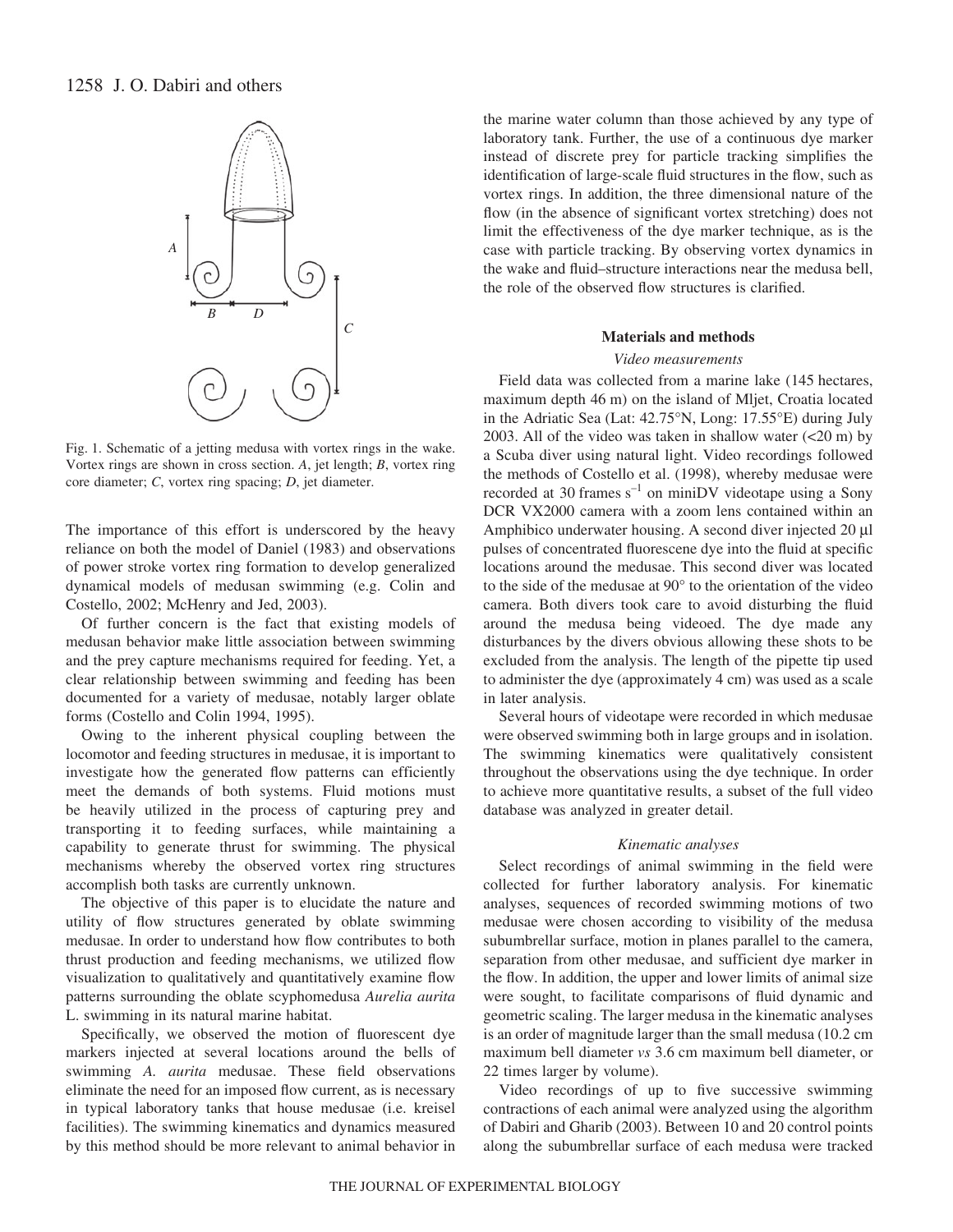

Fig. 2. Video sequence of vortex ring formation during two swimming cycles of *Aurelia aurita*. At 0 and 2.47 s the bell is relaxed and fully expanded. Frames at 0.63 and 3.73 s show the contraction phase and the formation of the starting vortex. Frames at 1.47 and 4.40 s show the relaxation phase, the trailing starting vortex and the formation of the stopping vortex. The frame at 2.47 shows a fully developed stopping vortex in the subumbrellar cavity.

during swimming motions to generate a computational reconstruction of the medusae kinematics. The entire subumbrellar surface was clearly visible through the transparent mesoglea in each of the selected frames, and any fluorescent dye carried inside the medusa bell further improved the resolution of the interface location.

In addition to measuring the shape of the bell, the properties of the formed vortex rings were analyzed. Specifically, the volume of each vortex ring and the inter-ring spacing of the vortex ring train in the animal wake were measured. The physical extent of each vortex ring was measured based on the distribution of the dye marker in the flow.

The kinematic analyses include only frames in which the animals are swimming parallel to the image plane of the camera. Hence, the orientation of the vortex rings can be assumed to be such that the ring axis is also parallel to the image plane. To calculate the volume of the visible toroidal vortex rings, we therefore require only measurements of the diameter across the toroid  $(B+D)$  in Fig. 1) and the diameter of the vortex core  $(B \text{ in Fig. 1}).$ 

Important caveats associated with this measurement technique are discussed in the following section. Each set of measurements is presented conservatively, with an uncertainty calculated as the maximum difference between any individual measurement and the average of the set. This metric is used in lieu of the standard deviation (S.D.), since the S.D. tends to underestimate the data spread for relatively small sample sizes such as those studied here (Freedman et al., 1998).

#### *Strategies for dye marker interpretation*

Despite the convenience of a passive dye marker for qualitative flow visualization, there are important limitations to the technique. First, although all of the dye labels fluid, not all of the fluid is labeled by dye. Therefore if one desires to track the evolution of a fluid structure such as a vortex ring using the passive dye marker, the visible labeled structure may be smaller than the actual fluid structure. When identifying vortex rings in the flow, the dye-labeled ring represents a lower bound on the size of the vortex.

Secondly, the diffusion coefficient of dye markers such as that used in these experiments (fluorescene) is substantially less than the diffusion coefficient of fluid vorticity (i.e. rotation and shear), as measured by the kinematic viscosity of water  $({\sim}10^{-2} \text{ cm}^2 \text{ s}^{-1})$ . Hence, regions of compact vorticity such as the wake vortex rings will tend to spread by diffusion at a rate faster than can be observed in the dye. Again, the result is that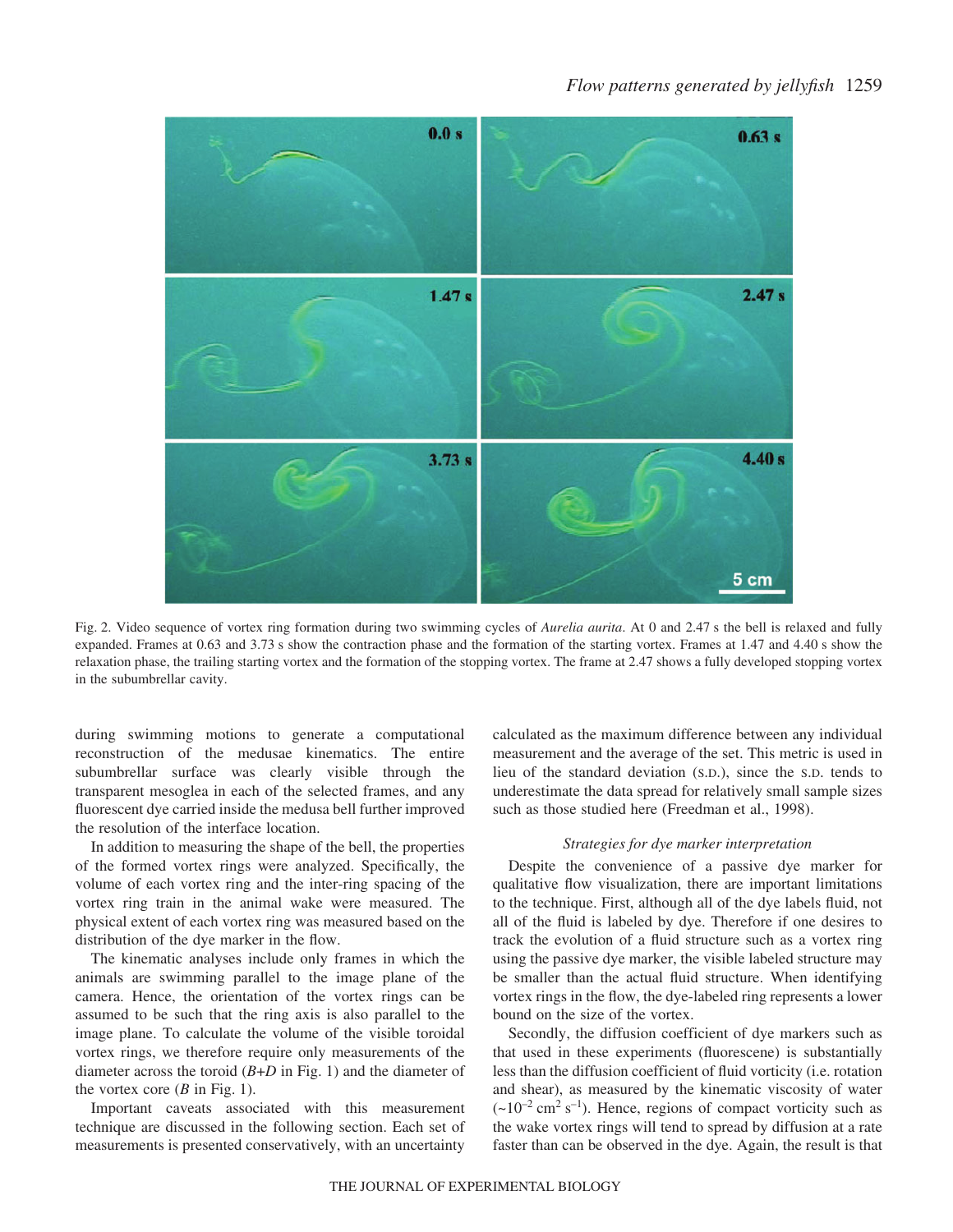# 1260 J. O. Dabiri and others



Fig. 3. Kinematics of the starting, stopping and co-joined lateral vortex structures. (A) Image of medusa vortex wake. (B) Corresponding schematic of medusa vortex wake. P, power stroke starting vortex ring; R, recovery stroke stopping vortex ring; L1/L2, adjacent lateral vortex superstructures. (C) Flow paths in vortex wake. Solid arrows indicate directions of vortex rotation; broken arrows, flow induced by vortex rotation.

the visibly labeled structure may be smaller than the actual fluid structure. Consequently, all of our estimates of vortex ring volume are conservative values.

Our strategy was to exploit these limitations by assuming that the measurements represent a lower bound on the size of the vortex rings. The effects of a departure from the lower bound case can be inferred from the available data.

#### **Results**

### *Vortex formation process*

The swimming cycle of *Aurelia aurita* consists of a bell contraction phase (i.e. power stroke) and a bell relaxation phase (i.e. recovery stroke). Observations of fluorescent dye that was injected into the fluid outside the bell along the bell margin of swimming *A. aurita* revealed that the two phases of the swimming cycle interacted with the surrounding fluid to form distinct vortex rings at separate locations relative to the bell.

During the power stroke the bell contracted and initiated the formation of a starting vortex ring. The starting vortex ring induced a motion of fluid originating from regions both inside the subumbrellar volume and outside the bell *via* entrainment of ambient fluid. The induced motion was oriented at an angle away from the bell margin and toward both the central axis of

the bell and downstream (Fig. 2). At maximum contraction, the starting vortex was fully developed and traveling away from the medusa.

As the bell relaxed, a stopping vortex was formed inside the subumbrellar cavity. The stopping vortex induced a motion of fluid originating from outside the bell and toward the subumbrellar cavity. Consequently, as the subumbrellar

Table 1. *Relationship between starting vortex ring kinematics and dynamics*

| Thrust | Efficiency |  |
|--------|------------|--|
|        |            |  |
|        |            |  |
|        |            |  |
|        | ,          |  |

Both thrust and efficiency increase in direct proportion with vortex ring volume. By contrast, thrust and efficiency decrease with increasing vortex spacing due to diminished inter-ring interactions. For a fixed volume of ejected fluid, the thrust increases with jet ratio *A*/*D*, at the expense of efficiency.

Trends are based on the assumption of negligible vortex formation during the recovery stroke. + indicates a direct relationship and – an inverse relationship (cf. Weihs, 1977; Krueger and Gharib, 2003).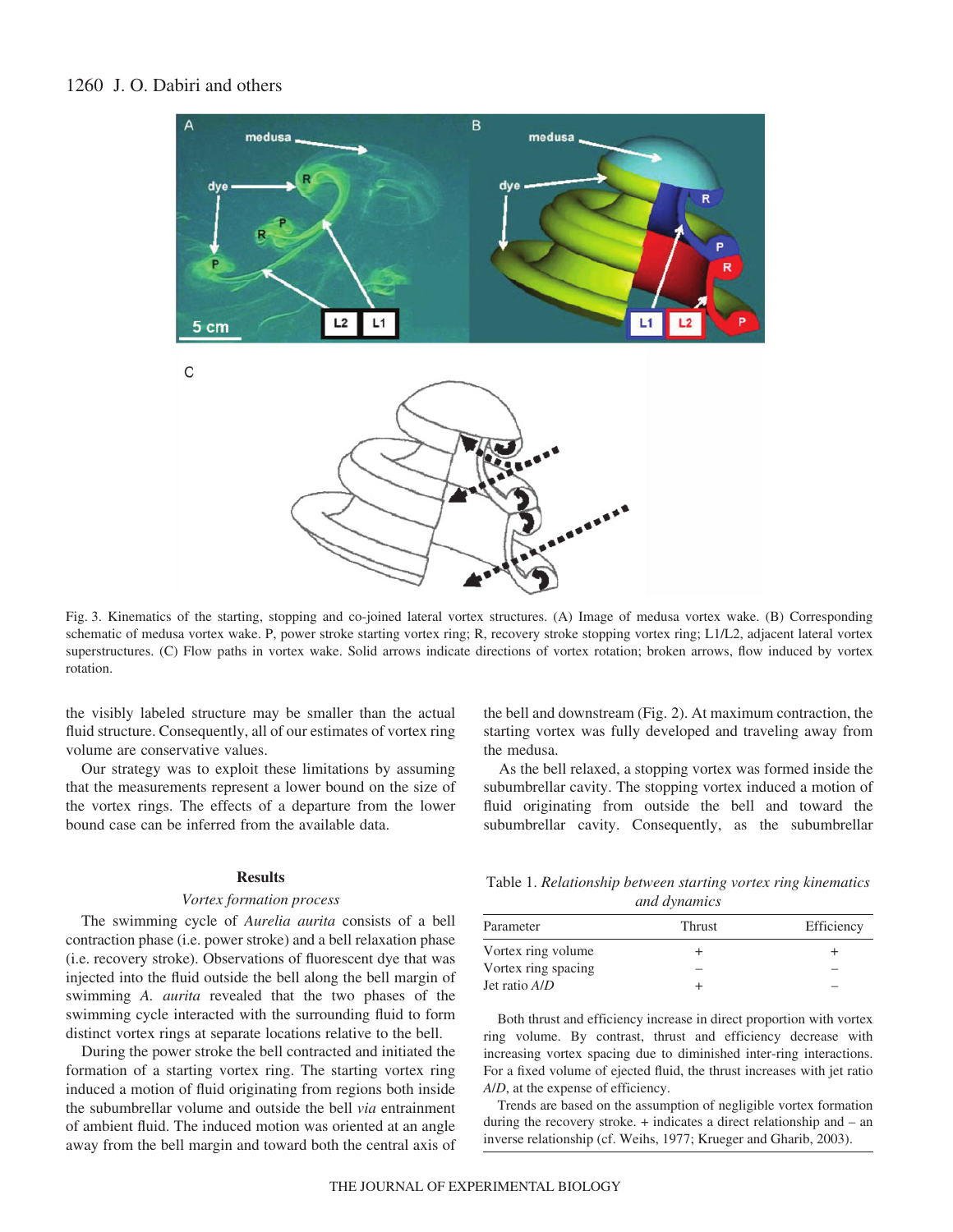*Flow patterns generated by jellyfish* 1261

volume increased with bell relaxation, the stopping vortex served to refill the subumbrellar volume with fluid from outside the bell.

The stopping vortex remained in the subumbrellar cavity during the beginning of the contraction phase of the next swimming cycle. As the bell contracted, a part of the stopping vortex ring was ejected from the subumbrellar cavity and interacted with the starting vortex of the new cycle. In the interaction, a portion of the fluid from the stopping vortex co-joined with the starting vortex ring, completing formation of the downstream lateral vortex superstructure. The kinematics of the starting, stopping and co-joined lateral vortex structure are illustrated in Fig. 3. Although the schematic in Fig. 3B suggests a clear distinction between power and recovery stroke vortices in the wake, the two components actually become highly amalgamated because of fluid mixing. This process makes the individual vortices increasingly difficult to distinguish as the wake develops.

There are several important observations to be made from the qualitative analysis of the formation and interaction of the starting and stopping vortex rings during swimming cycles. First, throughout the swim cycle, from the onset of the contraction phase through the relaxation phase, there is a continual flow of water that originates external to the bell and passes adjacent to the bell margin before entering the bell. During the contraction, the flow contributes to the fluid in the starting vortex ring but during bell relaxation it contributes to the fluid in the stopping vortex ring. Second, during a sequence of propulsive cycles we observed that the stopping vortex ring from the preceding lateral vortex structure persists in the bell and contributes to the formation of the subsequent starting vortex (Fig. 2). A complex interaction occurs as the starting vortex ring grows and the previous stopping vortex is convected downstream away from the bell margin. The interaction appears to increase the volume but decrease the velocity of the starting vortex ring, *via* cancellation of starting vortex vorticity by the preceding stopping vortex ring of opposite rotational sense (cf. Lim and Nickels, 1995). As a result of this interaction, the

vortex ring volume and vortex ring spacing of swimming oblate medusae do not relate to thrust in the manner predicted for a unidirectional pulsed jet of fluid through an orifice (i.e. Table 1). Existing models for the time-dependent thrust neglect recovery stroke vortex formation altogether and therefore do not apply to these medusae.

The interaction between starting and stopping vortices described above tends to increase the total momentum of each wake vortex. This is because the mass of each wake vortex increases (i.e. the starting and stopping vortex masses combine in the wake) to a greater degree than the wake vortex velocity decreases *via* vorticity cancellation. The effect of vorticity cancellation is limited because it is a viscosity-dependent



Fig. 4. Video sequence and schematic of fluorescent dye relative to the tentacles of *Aurelia aurita* during a swimming cycle. (A) The dye placed along the exumbrella. (B) The bell expanding and drawing the dye through the tentacles toward the subumbrellar cavity as part of the stopping vortex. (C,D) The bell contracting and expelling the dye along the tentacles as part of the starting vortex.

process that occurs only at the interface between the starting and stopping vortices (Shariff and Leonard, 1992).

Dye injected into the middle of the subumbrellar volume is not ejected directly outwards during bell contraction but instead spreads laterally along the subumbrellar surface of the bell. All of the dye leaves the subumbrellar cavity at the bell margin. However, it takes the medusa several swim cycles to eject all of the dye from the subumbrellar region. No fluid is ever directly ejected from the central subumbrellar region. In fact, there is always a net flow into the subumbrellar cavity in the central portion trailing to the bell. This is due to the direction of rotation of the stopping vortex ring in this region  $(Fig. 3)$ .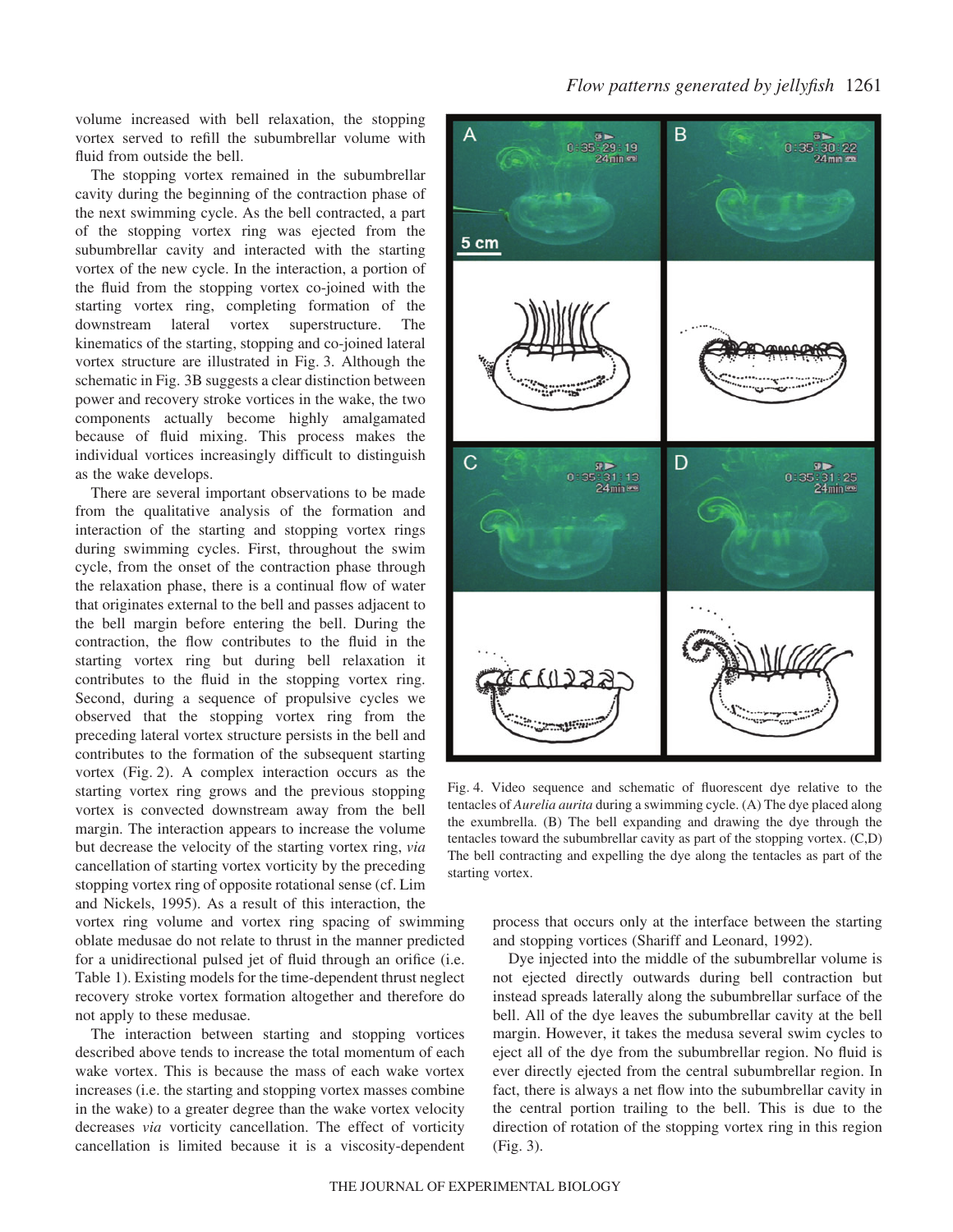# 1262 J. O. Dabiri and others

### *Tentacle positioning*

Throughout the pulsation cycle the tentacles of *A. aurita* were primarily located in vortex rings (Fig. 4). At the beginning of the contraction phase they were in the subumbrellar cavity in the stopping vortex ring. As the bell contracted the tentacles become entrained in the starting vortex ring, which oriented the tentacles in a trailing position. At the end of the contraction phase and the onset of the relaxation phase, the tentacles became entrained in the stopping vortex ring which drew them back up into the subumbrellar cavity.

### *Vortex ring kinematic measurements*

Several important aspects of the fully formed wake vortices were investigated quantitatively. Wake vortices visualized with dye markers allow for quantitative evaluation of thrust production mechanisms. In this regard, an important variable is the volume of each wake vortex ring relative to the volume of fluid ejected by the medusa. Although the results of the preceding section suggest a more complex relationship between swimming thrust and vortex kinematics than has been previously appreciated, we can anticipate that, for a fixed swimming frequency (and corresponding characteristic flow velocity), swimming thrust will maintain a direct relationship with vortex volume (cf. Daniel, 1983). We cannot neglect the fact that the characteristic flow velocity is reduced by vorticity cancellation between the starting and stopping vortices. However, as mentioned previously, this effect is limited in the present case. Therefore volume measurements provide the most useful index of swimming thrust in the present study.

The volume contained by the bell at full contraction and relaxation was measured using the subumbrellar surface profiles obtained from the video analysis. The difference between these two values gives the volume of fluid ejected. The ratio of wake vortex ring volume  $\Omega_w$  to ejected fluid volume  $\Omega_b$  was relatively insensitive to animal size: 3.09±0.35 for the smaller animal, and  $3.57\pm0.40$  for the larger. Two primary effects contribute to the large volume of the wake vortex rings relative to the volume of fluid ejected. First of these is the presence of the stopping vortex ring, which is created from fluid external to the bell. This stopping vortex is complexed with the starting vortex ring of the subsequent lateral vortex to create each wake vortex ring. Secondly, both starting and stopping vortex ring formation processes involve substantial entrainment of ambient fluid from outside the bell.

Given the vortex ring kinematic measurements, we can also determine the inter-ring spacing in the wake vortex ring train. In both medusae, the wake vortex rings are very closely spaced. The inter-ring spacing is  $1.36\pm0.08$  ring radii in the smaller medusa and  $1.06\pm0.06$  ring radii in the large medusa.

Table 2 presents the measurements of vortex ring kinematics in dimensional form.

### **Discussion**

*Implications for medusan swimming behavior* Dye studies of the swimming oblate medusa *Aurelia aurita*

Table 2. *Dimensional values of kinematics measurements for selected medusae*

| Parameter                  | Smaller medusa | Larger medusa  |
|----------------------------|----------------|----------------|
| Vortex ring volume $(cm3)$ | $62+7$         | $1213 \pm 131$ |
| Vortex ring radius (cm)    | $3.3 \pm 0.3$  | $7.9 \pm 0.5$  |
| Vortex ring spacing (cm)   | $4.6 \pm 0.5$  | $10.7 \pm 0.8$ |

Smaller and larger medusae have maximum bell diameters of 3.6 cm and 10.2 cm, respectively.

demonstrated the formation of two vortex rings during each bell pulsation cycle. As expected, we observed the formation of a starting vortex ring during bell contraction but, unexpectedly, we observed the formation of a stopping vortex ring during bell relaxation and an interaction of these two vortices to form a lateral vortex superstructure in the wake of the medusa. The discovery of co-joined starting-stopping vortex ring structures in these oblate medusan wakes requires modification of prevailing jet-propulsion models that assume medusan wakes to consist of a simple train of discrete singlesign vortex rings.

The observation of stopping vortex ring formation is not entirely new. It is well known from experiments on vortex ring formation by mechanical apparatus that such structures appear at the end of fluid ejection – hence their title (e.g. Didden, 1979). The source of vorticity for these structures is the interaction between flow external to the vortex ring generator and its outer surface. In a swimming medusa, this corresponds to the interaction of external fluid with the expanding bell margin. The strength of the stopping vortex ring will be directly proportional to the velocity of external fluid past the bell (Didden, 1979), and is therefore coupled to the swimming speed of the animal and the local kinematics of the bell margin.

The presence of such a pronounced stopping vortex ring has profound consequences on thrust production and estimates of thrust. As mentioned, it substantially increases the volume of fluid in each wake vortex ring,  $\Omega_w$ , relative to the volume of fluid from inside the bell  $\Omega_b$ . For laboratory-generated vortex rings in the absence of background flow, Dabiri and Gharib (2004) found that approximately one third of the vortex ring volume originates from ambient fluid external to the jet flow. If we assume that the medusa stopping vortex ring is approximately the same size as the starting vortex ring (a reasonable assumption based on the dye visualizations), then a one-third entrained fluid fraction in each starting and stopping vortex ring will lead to a ratio of wake vortex ring volume to ejected fluid volume equal to 3, i.e.

$$
\frac{\Omega_{\rm w}}{\Omega_{\rm b}} = \frac{\Omega_{\rm start} + \Omega_{\rm stop}}{\Omega_{\rm b}} = \frac{\frac{3}{2}\Omega_{\rm b} + \frac{3}{2}\Omega_{\rm b}}{\Omega_{\rm b}} = 3 \ . \tag{1}
$$

Comparing this value with the present measurements, it appears the two effects that we have identified as contributing to the relatively large wake vortex ring volume are sufficient to explain the observations. It is prudent to note that the starting and stopping vortex volumes are indeed additive in equation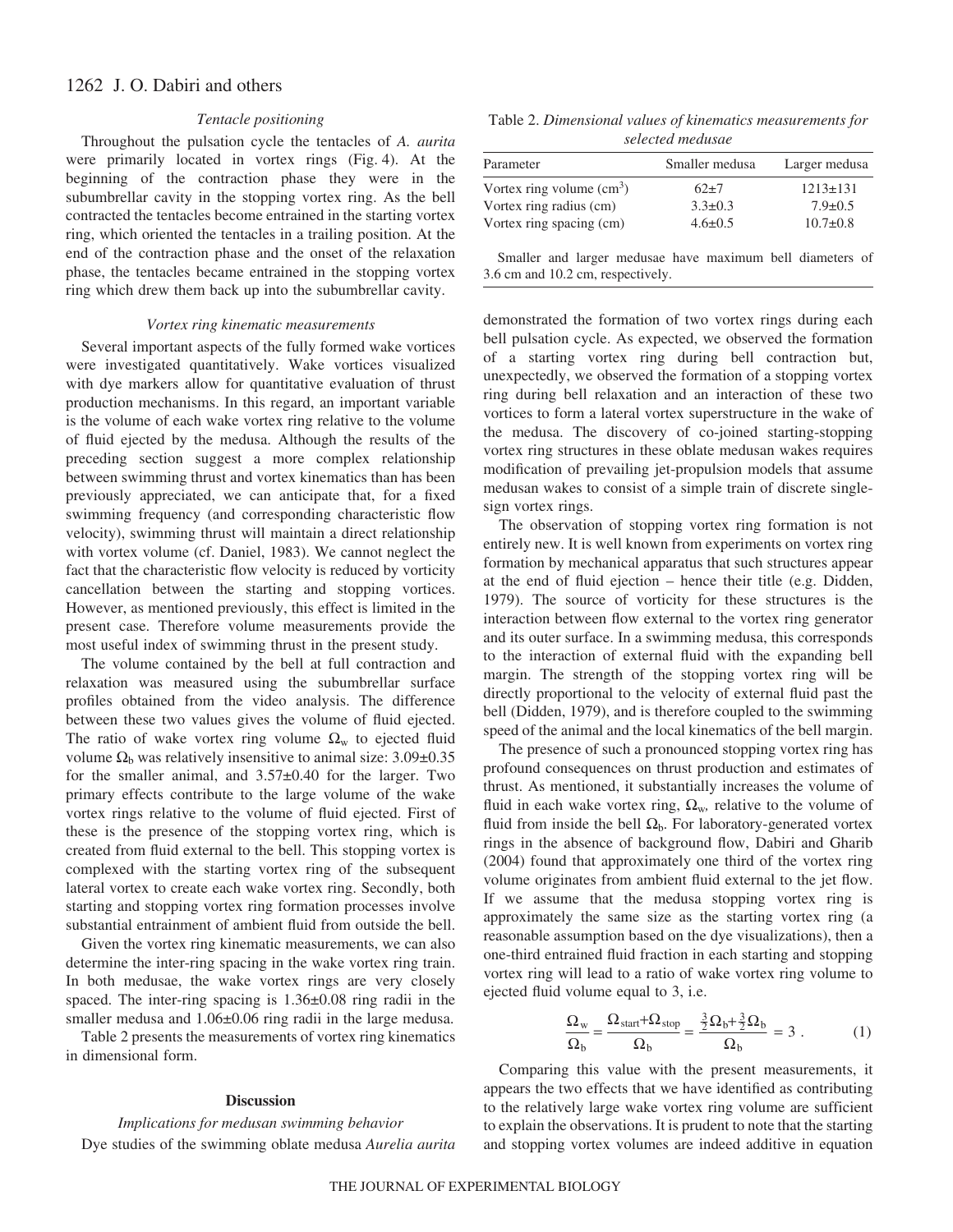1, despite the fact that the vortices possess opposite rotational sense. This is because the volume of each individual vortex is conserved despite the dynamical influences of vorticity cancellation and induced velocity effects (Lim and Nickels, 1995).

Since the swimming thrust increases directly with wake vortex volume (for a fixed swimming frequency and characteristic flow velocity), the presence of a stopping vortex ring has the potential to greatly increase swimming thrust. Based on the present measurements, the swimming thrust from the co-joined wake vortex ring motif would be larger than a steady jet of bell fluid by more than a factor of three. However, the estimated thrust advantage by this mechanism would probably be mitigated in practice by a lower convective velocity for the wake vortex rings relative to a steady jet flow, because of vorticity cancellation effects presented earlier.

The starting-stopping vortex interactions could also potentially increase swimming thrust *via* the velocity field that the opposite-sign vortices induce on one another, in a manner similar to the effect experienced by vortices near solid surfaces (i.e. ground effect; Rayner and Thomas, 1991; Shariff and Leonard, 1992). Quantitative visualization techniques will be necessary to validate the existence of such an effect in these animals.

The swimming efficiency is difficult to define for these animals because the flow is highly unsteady, and there is no clear protocol for including the relaxation phase in such a calculation. However, we can anticipate an increase in swimming efficiency, given that a Froude-type calculation predicts higher efficiencies for cases in which fluid is transported in high volume and at low velocity, as is observed here (Vogel, 1994).

The above findings demonstrate that the effect of the complex vortex ring wake structure must be considered in any realistic model of oblate medusan swimming. Specifically, it is insufficient to estimate thrust production by swimming oblate medusae using measurements of bell kinematics (e.g. Colin and Costello, 2002; McHenry and Jed, 2003) without a wake vortex ring analysis, since the stopping vortex is fully formed from the beginning of the bell motion. Also, the fluid inside the bell is not at rest (with respect to the medusa) when bell contraction is initiated, as must be assumed in a paddle model of the bell kinematics (e.g. McHenry and Jed, 2003).

In addition to the relationship between individual vortex kinematics and thrust, the relation between inter-vortex ring spacing and thrust may also differ from established models of jet propulsion. Similar to the observations of Ford et al. (1997), we observed reduced downstream propagation of wake vortices and, hence, a very close spacing between adjacent wake vortex rings. The flow visualization methods employed here enable us to resolve the apparent conflict between measurements and physical intuition for the dynamics of individual vortex rings. Reduced downstream propagation of the wake vortices is the result of vorticity cancellation. For rapid self-induced motion of vortex rings from a flow source it is fundamental that the vortex rings possess a single sign of

## *Flow patterns generated by jellyfish* 1263

rotation (Lamb, 1932). In the event that opposite-sign rotation is present, vorticity cancellation will occur in the vortex ring structure, resulting in a vortex ring with weaker self-induced motion. Oblate medusae encounter vorticity cancellation by two means as the flow pattern is being generated. First, the motion of each starting vortex toward the bell axis of symmetry leads to vorticity cancellation with mirror-image portions of the vortex on the opposite side of the bell margin. This effect is enhanced by motion of the bell margin toward the axis of symmetry during bell contraction. This type of vorticity cancellation commences almost immediately after bell contraction is initiated.

Secondly, as previously mentioned, the stopping vortex of the preceding lateral vortex structure interacts with each newly forming starting vortex ring. This additional vorticity cancellation occurs in proportion to the strength of the stopping vortex. Vorticity cancellation by this means can occur almost immediately after bell contraction because of the close proximity of the vortex structures carrying opposite-signed vorticity. The combined result of these processes is reduced downstream propagation of wake vortices and, hence, a very close spacing between adjacent wake vortex rings.

Although it is tempting to further suggest that the thrust benefits from close inter-ring spacing predicted by Weihs (1977) may be applicable to the dynamics of these medusae, one must remember that the derivation of Weihs (1977) assumes a train of single-sign vortex rings. Whether or not a similar benefit could be derived for the co-joined wake vortex rings studied here is a question still to be resolved.

### *Implications for medusan feeding behavior*

Vortex formation and the use of accompanying induced flows are fundamentally important to feeding by swimming *A. aurita*. Medusae that feed as cruising predators, such as *A. aurita*, are highly dependent on locally generated flow currents to capture prey (Costello and Colin, 1994, 1995; Sullivan et al., 1994; Ford et al., 1997). For these animals, it is beneficial to generate flow regimes that increase encounter rates with prey. The stopping and starting vortex rings and the lateral vortex superstructure generated by *A. aurita* during swimming serve this role. First, both the starting and the stopping vortices entrain fluid from outside the bell throughout the pulsation cycle. This fluid is drawn past the bell margin toward the tentacles that are positioned in the starting vortex during bell contraction and the stopping vortex during bell relaxation (Fig. 4). Since the starting and stopping vortex rings entrain fluid during both the bell contraction and relaxation, respectively, *A. aurita* is able to use the full pulsation cycle for prey capture. Second, as discussed, the two vortex rings interact, enabling the starting vortex ring to entrain a greater volume of fluid than could be entrained by simplified jet flow. Therefore, medusae that generate starting and stopping vortices during swimming are able to process a large volume of water with each pulse. Finally, the prey entrained by the swimming medusae propagate away from the bell at a reduced rate because of the rotational flow of the wake vortex rings.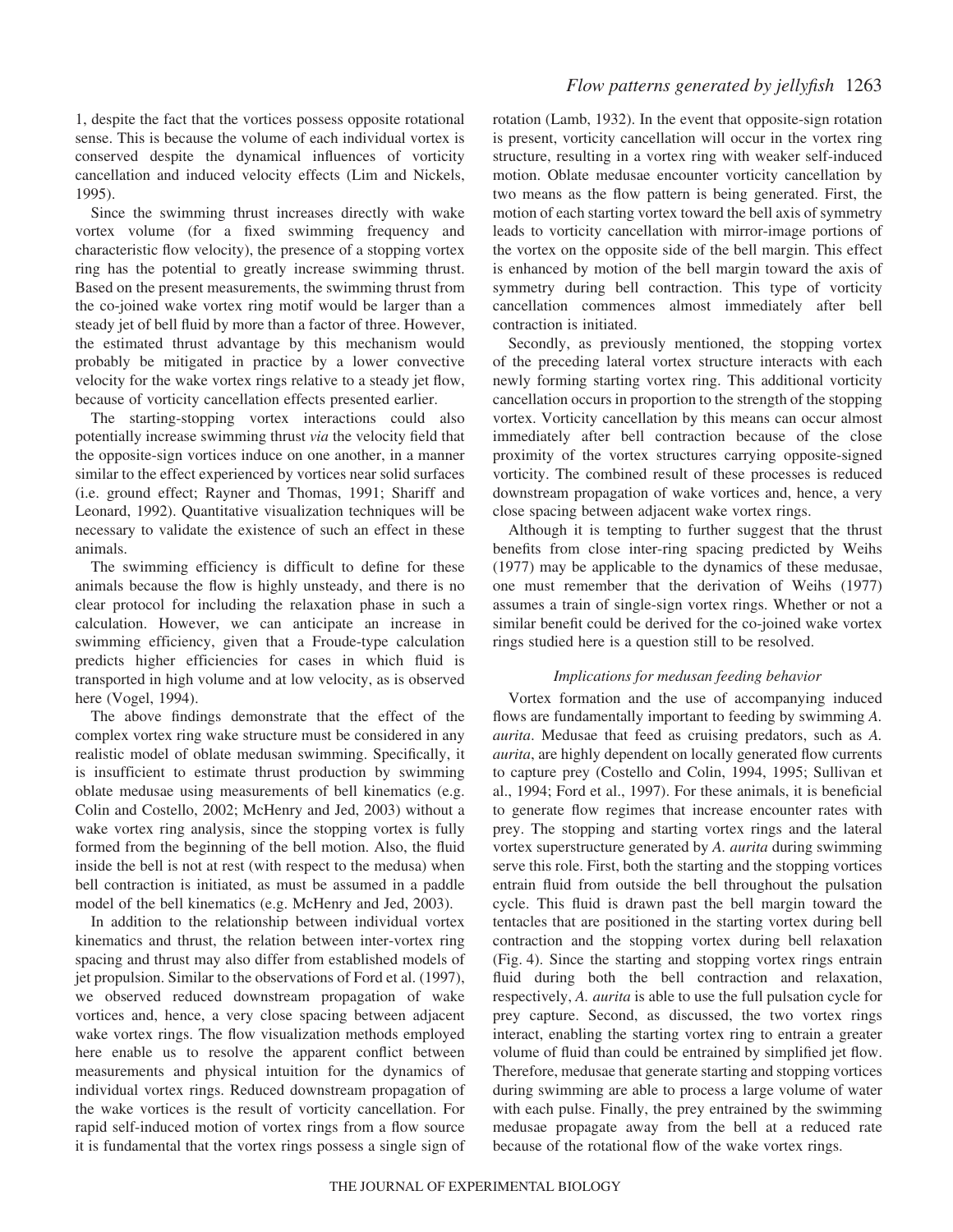

Fig. 5. Medusa bell shape profiles normalized by volume of ejected bell fluid  $\Omega_b$ . Broken lines, small medusa; solid lines, large medusa; gray lines, full bell contraction; black lines, full bell relaxation. Horizontal bars denote measurement uncertainty.

These observed structures differ considerably from the jetpropulsion flow model (Fig.  $1$ ) in which the flow structures take the form of a uniform slug with minimal fluid entrainment. Consequently, the flow structures of swimming oblate medusae, such as *A. aurita*, have the potential to greatly increase encounter rates with prey relative to the flow structures of jet-propulsion.

The reduction in wake vortex ring propagation away from the bell should be amplified at higher swimming speeds, because the strength of the stopping vortex (used for vorticity cancellation) possesses direct proportionality to the fluid velocity past the bell (cf. Didden, 1979). The combined effect is a feeding mechanism that uses both bell contraction and relaxation productively for prey capture while being passively tuned for a range of swimming speeds. These flows provide potentially powerful mechanisms for prey encounter with the medusae.

The present dye visualization methods are insufficient to conclusively validate the existence of the passive fluid dynamic tuning mechanisms hypothesized here. However, future work using methods of quantitative velocimetry (e.g. digital particle image velocimetry; Willert and Gharib, 1991) will enable the direct measurements of starting and stopping vortex strength that are necessary to solidify these conclusions.

#### *Implications for prolate medusae*

Colin and Costello (2002) suggested that oblate and prolate medusae differ in their dependence on jet propulsion for thrust generation. Specifically, they concluded that prolate medusae display a strong jet flow component in the wake, whereas oblate species are dominated by vortex ring formation. Hence the results of the present study are primarily applicable to

oblate forms. In several respects, however, our results may be relevant to prolate medusae.

The most important effect to recognize is that any accelerated jet with flow separation from a circular orifice and sufficiently large Reynolds number can form a vortex ring. Cantwell (1986) computed that the minimum Reynolds number required for vortex ring formation is approximately six. This is well below the swimming regime of medusan swimmers, both prolate and oblate (Gladfelter, 1973; Colin and Costello, 2002). We can therefore expect that prolate medusae will also experience vortex ring formation.

A primary difference between the wake of a prolate swimmer and that of an oblate form, however, lies in the duration of fluid ejection, as measured by the formation time  $(A/D;$  see Fig. 1). In laboratory experiments, Gharib et al. (1998) demonstrated that when the formation time exceeds a value of four, the leading vortex ring at the front of the fluid discharge stops growing and pinches off from the remaining fluid discharge behind it. In the swimming medusae, several additional parameters become important, such as temporal variation in the bell diameter and swimming speed (Krueger et al., 2003; Dabiri and Gharib, 2005). These factors will probably affect the ratio, changing it from the nominal value of four. Nonetheless, we can expect the physical principles to remain unchanged. Oblate medusae tend to eject fluid with small *A*/*D* ratios, thereby avoiding both pinch-off of the leading vortex ring and formation of a trailing jet flow. This leads to the observed dominance of vortex ring structures in the wake of oblate swimmers. By contrast, prolate medusae will tend to eject fluid with larger *A*/*D* ratios, leading to a substantial presence of jet flow behind the leading vortex rings in the flow. The difference in these ratios appears to be consistent with the different foraging strategies of the two forms. The low formation numbers of oblate forms suggest that their mode of propulsion may be more efficient, which is consistent with their cruising strategy (Table 1). Conversely, larger *A*/*D* ratios in prolate forms are consistent with their roles as ambush predators that periodically require large thrust generation, perhaps at the expense of swimming efficiency.

Colin and Costello (2002) show that the dominant presence of jet flow in prolate medusae makes them more amenable to models based on jet flow such as that of Daniel (1983). However, one cannot neglect to also examine the vortex ring formation that will occur early during bell contraction in prolate medusae. Some form of the co-joined wake vortex ring structures observed in the present study may also appear in the wakes of a variety of medusae, particularly those with intermediate bell morphologies between prolate and oblate. Further examination of wake structure and thrust generation will be necessary to properly model the dynamic swimming behavior of these animals.

### *A note on fluid dynamic and geometric scaling*

One aim of this work has been to demonstrate the consistency of the observed flow patterns over a wide range of medusae sizes. If the fluid dynamical effects are insensitive to